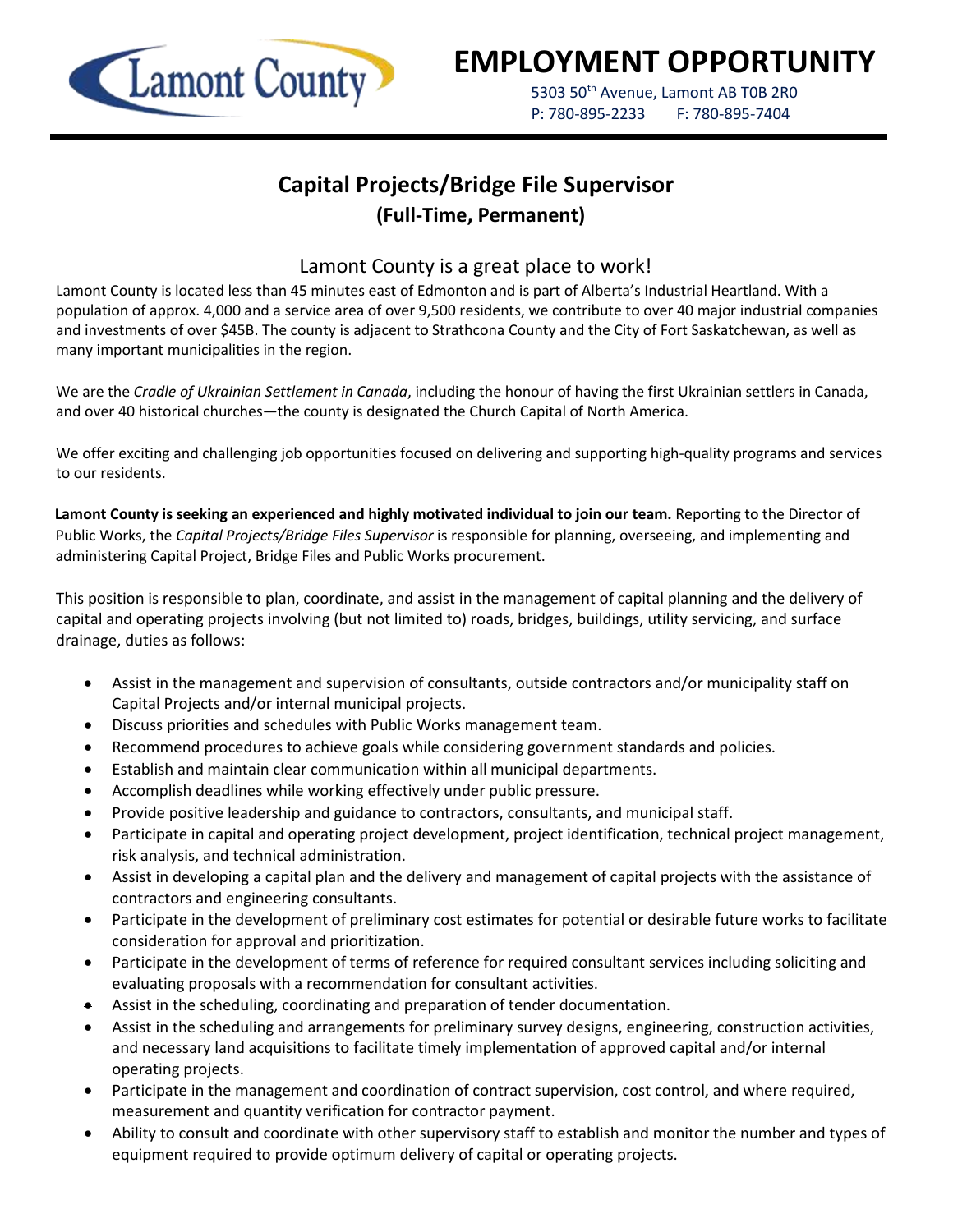- Assist in the management and coordination of the municipal health and safety program as it pertains to municipality staff.
- Ability to address projects strategically.
- Assist in the preparation and presentation of required Requests for Decision (RFD)s at Council meetings.
- Report issues and/or concerns and provide possible alternatives for corrective action.
- Perform other related duties within the scope of the position as required.

#### **Capital Project/Bridge File management and delivery:**

- RFP or ITT production.
- Evaluating proposals and bids.
- Assisting with contract negotiations for consultants and contractors.
- Contract preparation.
- Reviewing and commenting on design drawings through to IFC.
- Liaison in acquiring necessary approvals (e.g., AEMA, CN, CP, AEP, NAV Canada, etc.).
- Manages project documentation of all capital projects and drawings.
- Monitor the progress of the project and adjust as necessary to ensure the successful completion of the project.
- Project controls: project cost estimating, planning/scheduling, project benchmarking, effective cost control/forecasting, effective project progress control, contracting/procurement-plans, cash flow management and financial status of the project.
- Approving Consultant invoicing.
- Approving CCC's and FAC's.
- STIP Grant funding knowledge.
- BIM's (Inspection).
- Bridge Culvert/Bridge Structure Experience.

#### **QUALIFICATIONS AND REQUIREMENTS:**

- Mid-level Technologist/Engineer: with designation or capable of acquiring, P.Eng. or P.L.(Eng.), or with designation or capable of acquiring, C.E.T or PTECH.
- 8+ years in consulting and/or municipal government background.
- Proficient computer skills, specifically in Microsoft Office applications.
- Demonstrated ability to effectively supervise and provide positive leadership to staff.
- Maintain courteous relations with rate payers, agencies, contractors, Council.
- Working after hours and emergency callouts required from time to time.

#### **As the ideal candidate, you have the following:**

- Demonstrated skills and the ability to balance multiple priorities to bring projects to completion using sound judgement and initiative.
- Exceptional communication and professional relationship building skills, demonstrating tact and diplomacy to establish trust and credibility building strong and successful working relationships with both internal and external stakeholders.
- Strong computer skills including but not limited to, Microsoft Office 365 Suite, AutoCAD, budget, and other software programs. Experience with Cityworks would be an asset.
- Extensive knowledge of provincial policies and federal regulations for municipal infrastructure.
- Awareness of political sensitivities, excellent negotiation, facilitation, and conflict resolution skills.
- Practical knowledge and understanding of Municipal policies, procedures, and processes as well as a working knowledge of roads, drainage and parks infrastructure maintenance and construction management.
- Ability to mediate and problem solve multifaceted situations.
- Preference will be given to candidates who have experience with municipal government
- Demonstrated experience supervising municipal infrastructure construction is required for this role.